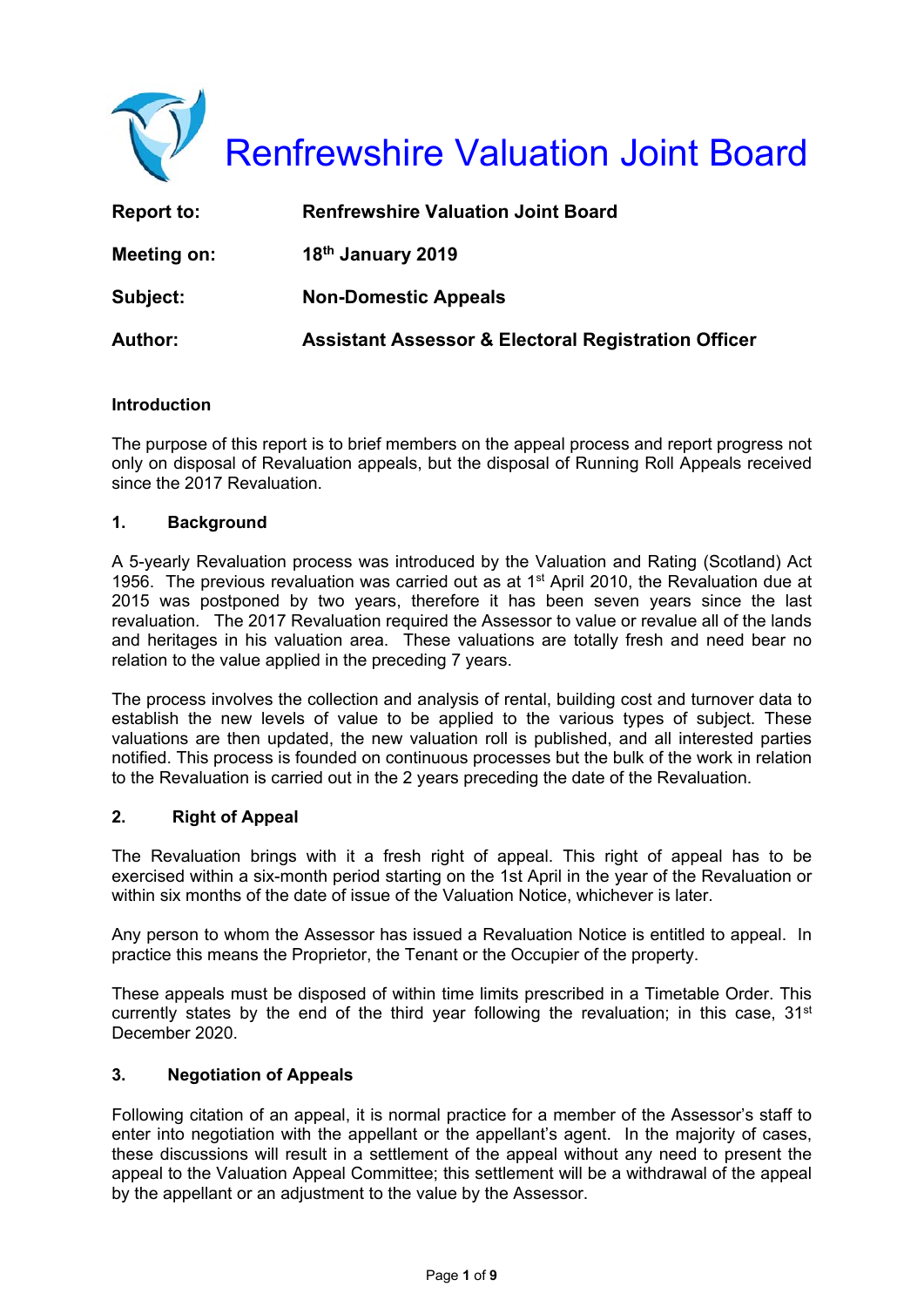If, however, the parties cannot reach agreement, the appeal will be presented to the Valuation Appeal Committee. In the normal course of events, a senior member of the Assessor's staff will lead the case, however depending on the complexity and legal arguments involved, it may require that Counsel is employed to lead the case for the Assessor. In all cases one or more members of the Assessor's staff will require to give evidence as an expert witness.

# **4. Local Valuation Appeal Committee**

The Appeal Committee is drawn from the Renfrewshire Valuation Appeal Panel. The members of the Panel are appointed by the Sheriff Principal. They are all unpaid, are completely independent of the Assessor and the local councils and have no prior knowledge of any case listed for hearing.

In the case of highly complex appeals, either party has the right to request that the appeal is referred to the Lands Tribunal for Scotland. Referral is not undertaken lightly as it involves a considerable amount of preparatory work by several members of staff and may involve several days of examination, cross-examination and submissions in front of a High Court Judge and a Lay Expert.

In all appeals, either party may appeal the decision of the Appeal Panel or Lands Tribunal. This appeal will be heard by the Lands Valuation Appeal Court (The Court of Session).

# **5. Revaluation Appeals**

As members will be aware, the Revaluation brings with it a fresh right of appeal and traditionally results in a large influx of appeals. This Revaluation is no different with an increase of 6% on the number of 2010 Revaluation appeals. The total number of Revaluation Appeals received for 2017 is 3,832, which relates to 3,542 subjects with a cumulative value of £324,294,785.

A number of statistical extracts have been compiled to show the Revaluation Appeals received in 2017 and the subsequent running roll appeals. These have been shown by category type and map the categories used by the Scottish Executive; see Appendix 1. The 20 categories divide subjects into easily understood groupings such as Retail, Offices, Industrials, Health, Education and Hotels.

Category 11, titled "Public Service" includes subjects such as the Airport, Bus Station, Court House, Fire Station, Military Establishment, Police Station and Waste Water Treatment Works.

Category 17, titled "Others" includes subjects such as Car Parks, Car Spaces, Ground, Kennels, Livestock Auction Marts, Premises Under Reconstruction, Stables, Water Rights and Weighbridges.

Following a Revaluation, new values will generally remain unchanged until the next Revaluation; unless the property is altered, or other changes take place. New properties will be added to the Roll as they become capable of occupation and entries for demolished buildings will be deleted.

However, a Running Roll appeal can be lodged by a ratepayer or their agent on the grounds that there has been a Material Change of Circumstances which has affected the value of the property or on the basis of an error in the valuation.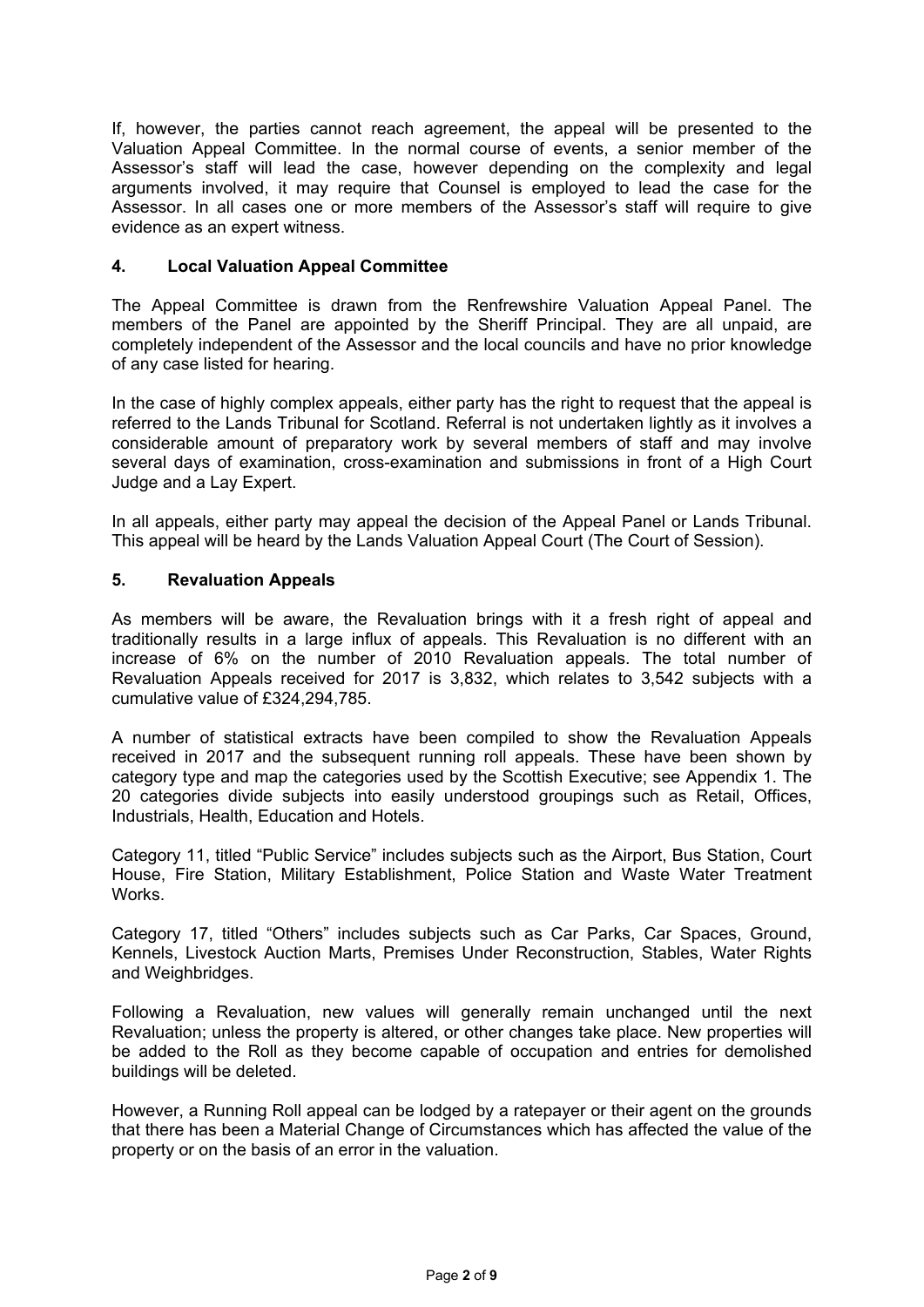# **6. The disposal of 2017 Revaluation Appeals**

A number of statistical extracts have been compiled to show the 2017 Revaluation Appeals. These have been shown by the same category type as stated above, see Appendix 1.

As the Board is aware, the Assessor for Renfrewshire Valuation Joint Board is the "Designated Assessor" for fixed line Telecommunications subjects which are included at line 20 in the tables.

All the Revaluation appeals MUST be cited for a local Valuation Appeal Committee hearing by 31st December 2020.

The disposal of the Revaluation appeals began with the first local Valuation Appeal Committee hearing on 10th May 2018 followed by subsequent hearings throughout the year the last one for 2018 being held on the  $6<sup>th</sup>$  December 2018.

Further hearings have been arranged for the 21<sup>st</sup> February,  $7<sup>th</sup>$  March and 28<sup>th</sup> March and staff are currently in negotiation with appellants and agents working towards their disposal. By the end of the financial year it is anticipated that the bulk of all shop, office and industrial subjects within each of the three Local Authority areas will be disposed of. This represents approximately 70% of all appeals received.

Appendix 1 shows the number of appeals disposed of and processed up to the 31st December 2018 and the numbers remaining to be dealt with. The information is provided for each of the three local authorities together with a total for the Joint Board area.

# **7. The disposal of Running Roll Appeals**

In addition to the Revaluation appeals, Running Roll appeals will also have to be programmed into dates throughout this period. Unlike the revaluation appeals which is a known quantity, running roll appeals will be a moving target as ratepayers and their agents can lodge this type of appeal at least once in any one financial year. Therefore, whilst the Revaluation appeals will progressively reduce over this period of time, the numbers of Running Roll appeals outstanding will fluctuate depending on numbers received throughout the quinquennium. The disposal date for this type of appeal will be determined by the date the appeal is lodged – generally by  $31<sup>st</sup>$  December in the following year or 12 months after receipt, whichever is later.

To date we have received 552 such appeals that will require to be disposed of in addition to the 3,832 Revaluation appeals. At present 34 such appeals have been disposed of.

#### **8. Disposal of Other Outstanding Appeals**

As outlined previously, if a case is considered highly complex it may be necessary for it to be referred to the Lands Tribunal for Scotland. At present there are a number of cases from both the 2005 and 2010 Revaluations that have been referred to the Lands Tribunal, the bulk of which relate to mobile or complex fixed line telecommunication subjects. Negotiations are currently on-going with the relevant agents and it is hoped that agreement will be reached over the coming months without the need for any cases proceeding to formal hearings. Progress has been made since the last report and the number of appeals currently outstanding are as follows:

5 appeals remain outstanding from 2005 Revaluation

20 appeals remain outstanding from 2010 Revaluation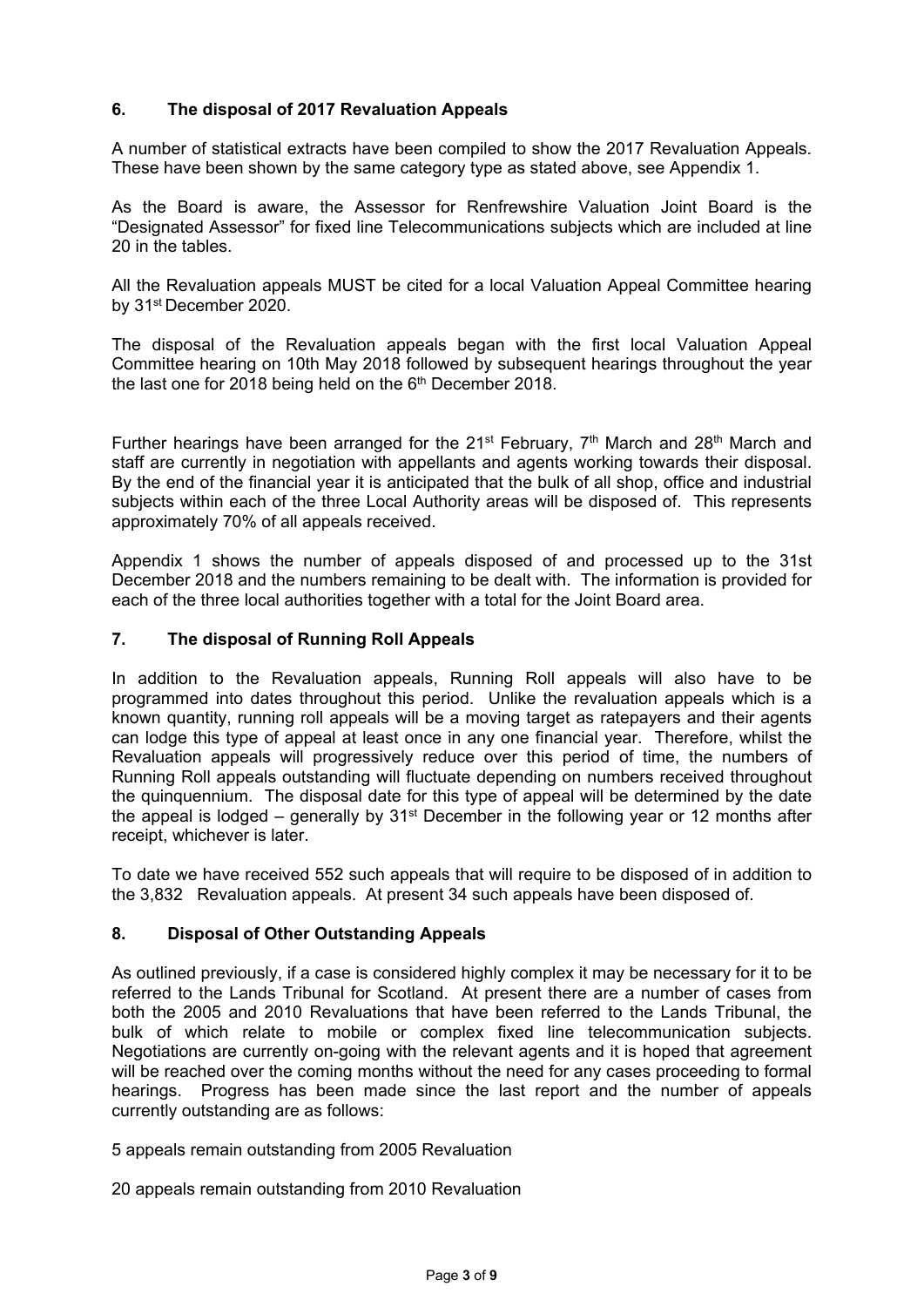### **Conclusion**:

It is clear that over the following period the staff of the Joint Board face a challenge both in terms of volume and complexity of appeal cases.

The disposal of appeals is a major component of the work undertaken by the Assessor's valuation staff. It is work that can be stressful due to the strict legislative timetables and the adversarial nature of the negotiations. It is to the credit of the staff that they are able to deal with these matters with fairness, courtesy and professionalism. I hope this gives an insight into the background of the appeal process and progress of Revaluation and Running Roll appeals disposal.

#### **Recommendations**

i. The Board notes the contents of this report.

Jacqueline Murgatroyd Assistant Assessor and ERO 8th January 2019

For further information please contact Jacqueline Murgatroyd at 0141-618-5951 or via email at jackie.murgatroyd@renfrewshire-vjb.gov.uk.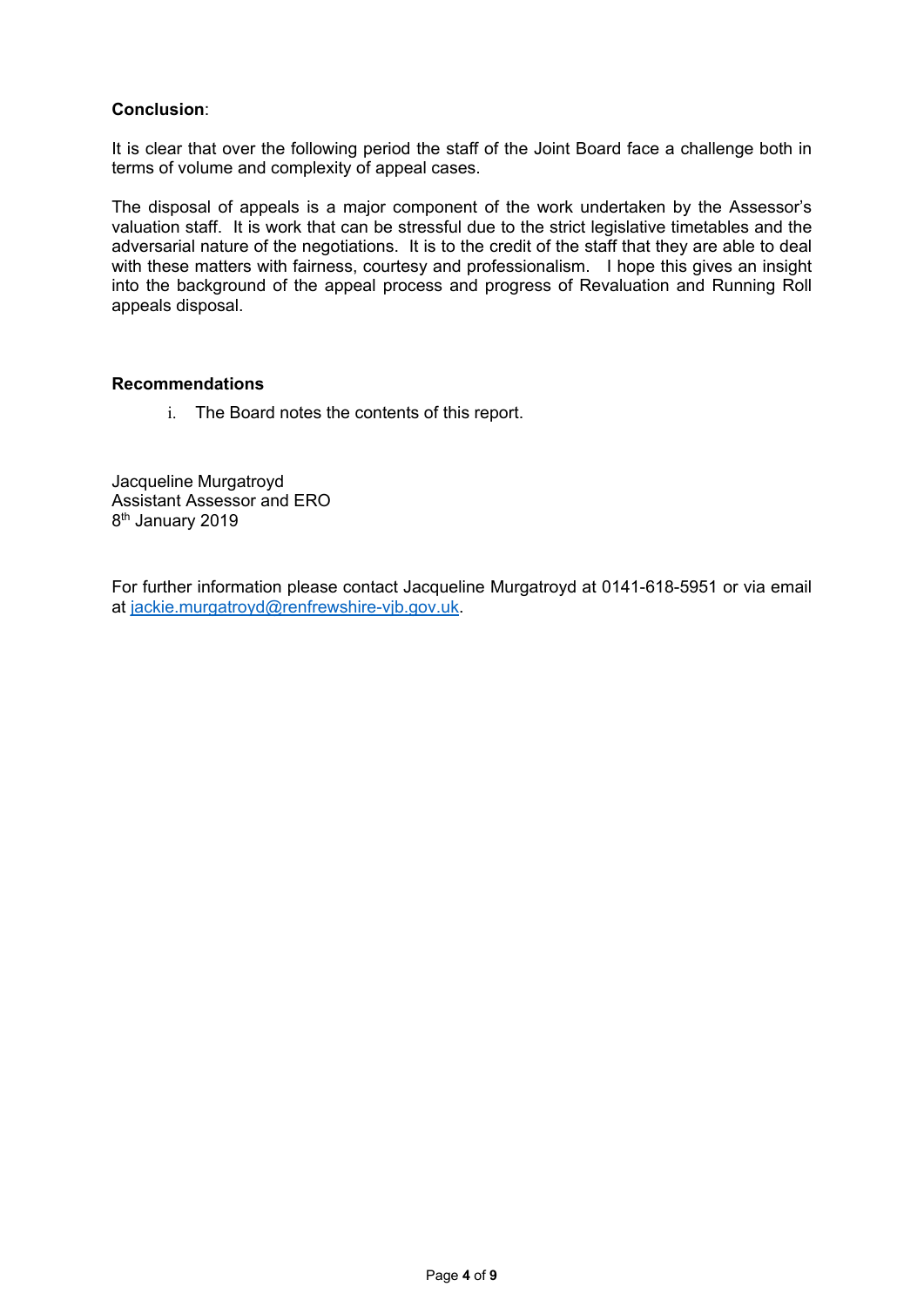# **APPENDIX 1**

|    | Category                               | Number<br>Received |   | RV under Appeal | <b>Disposed</b> |   | Original RV                  |   | Adj RV                   | Number O/S     |   | Appeal RV O/S | % O/S   |
|----|----------------------------------------|--------------------|---|-----------------|-----------------|---|------------------------------|---|--------------------------|----------------|---|---------------|---------|
|    | Retail                                 | 528                | £ | 63,147,350      | 352             | £ | 20,633,700                   | £ | 20,250,600               | 176            | £ | 42,513,650    | 33.33%  |
|    | <b>Public House</b>                    | 67                 | £ | 2,482,000       |                 | £ | 30,000                       | £ | 26,000                   | 65             | £ | 2,452,000     | 97.01%  |
| 3  | Office including Banks                 | 526                | £ | 13,448,400      | 258             | £ | 5,760,200                    | £ | 5,505,950                | 268            | £ | 7,688,200     | 50.95%  |
| 4  | Hotel Etc                              | 18                 | £ | 6,229,500       |                 | £ | 625,000                      | £ | 390,000                  | 17             | £ | 5,604,500     | 94.44%  |
| 5  | Industrial                             | 443                | £ | 30,604,205      | 84              | £ | 1,622,150                    | £ | 1,605,650                | 359            | £ | 28,982,055    | 81.04%  |
| 6  | Leisure                                | 46                 | £ | 5,977,950       | 3               | £ | 6,400                        | £ | 6,400                    | 43             | £ | 5,971,550     | 93.48%  |
|    | Garages and Petrol<br><b>Stations</b>  | 19                 | £ | 1,003,500       | 0               | £ |                              | £ |                          | 19             | £ | 1,003,500     | 100.00% |
| 8  | Cultural                               | 37                 | £ | 1,326,150       | 0               | £ | $\qquad \qquad \blacksquare$ | £ | $\overline{\phantom{a}}$ | 37             | £ | 1,326,150     | 100.00% |
| 9  | <b>Sporting Subjects</b>               | 3                  | £ | 136,000         | 0               | £ | $\blacksquare$               | £ |                          | 3              | £ | 136,000       | 100.00% |
| 10 | <b>Education and Training</b>          | 76                 | £ | 13,701,350      |                 | £ | 101,000                      | £ | 101,000                  | 75             | £ | 13,600,350    | 98.68%  |
| 11 | <b>Public Service Subjects</b>         | 89                 | £ | 5,590,000       | 5               | £ | 71,050                       | £ | 66,550                   | 84             | £ | 5,518,950     | 94.38%  |
| 12 | <b>Communications (Non</b><br>Formula) | 5                  | £ | 9,200           | 0               | £ |                              | £ |                          | 5              | £ | 9,200         | 100.00% |
| 13 | Quarries Mines etc                     |                    | £ | 21,500          | 0               | £ | $\blacksquare$               | £ | $\blacksquare$           |                | £ | 21,500        | 100.00% |
| 14 | Petrochemical                          | $\overline{2}$     | £ | 239,000         | 0               | £ | $\overline{a}$               | £ |                          | $\overline{2}$ | £ | 239,000       | 100.00% |
| 15 | Religious                              | 11                 | £ | 127,600         | 0               | £ |                              | £ |                          | 11             | £ | 127,600       | 100.00% |
| 16 | <b>Health Medical</b>                  | 22                 | £ | 4,890,200       | 2               | £ | 32,100                       | £ | 14,000                   | 20             | £ | 4,858,100     | 90.91%  |
| 17 | Other                                  | 185                | £ | 3,020,970       | 37              | £ | 2,477,370                    | £ | 1,076,680                | 148            | £ | 543,600       | 80.00%  |
| 18 | <b>Care Facilities</b>                 | 18                 | £ | 1,308,850       | 0               | £ |                              | £ |                          | 18             | £ | 1,308,850     | 100.00% |
| 19 | Advertising                            | 38                 | £ | 121,140         | 0               | £ |                              | £ |                          | 38             | £ | 121,140       | 100.00% |
| 20 | Undertakings / Fixed<br>Line           | 16                 | £ | 100,261,800     | 1               | £ | 64,000,000                   | £ | 47,000,000               | 15             | £ | 36,261,800    | 93.75%  |
|    |                                        | 2,150              | £ | 253,646,665     | 746             | £ | 95,358,970                   | £ | 76,042,830               | 1,404          | £ | 158,287,695   | 65.30%  |

# RVJB Revaluation 2017 – Appeals (By number of subjects under appeal as at 31/12/2018 – **RENFREWSHIRE**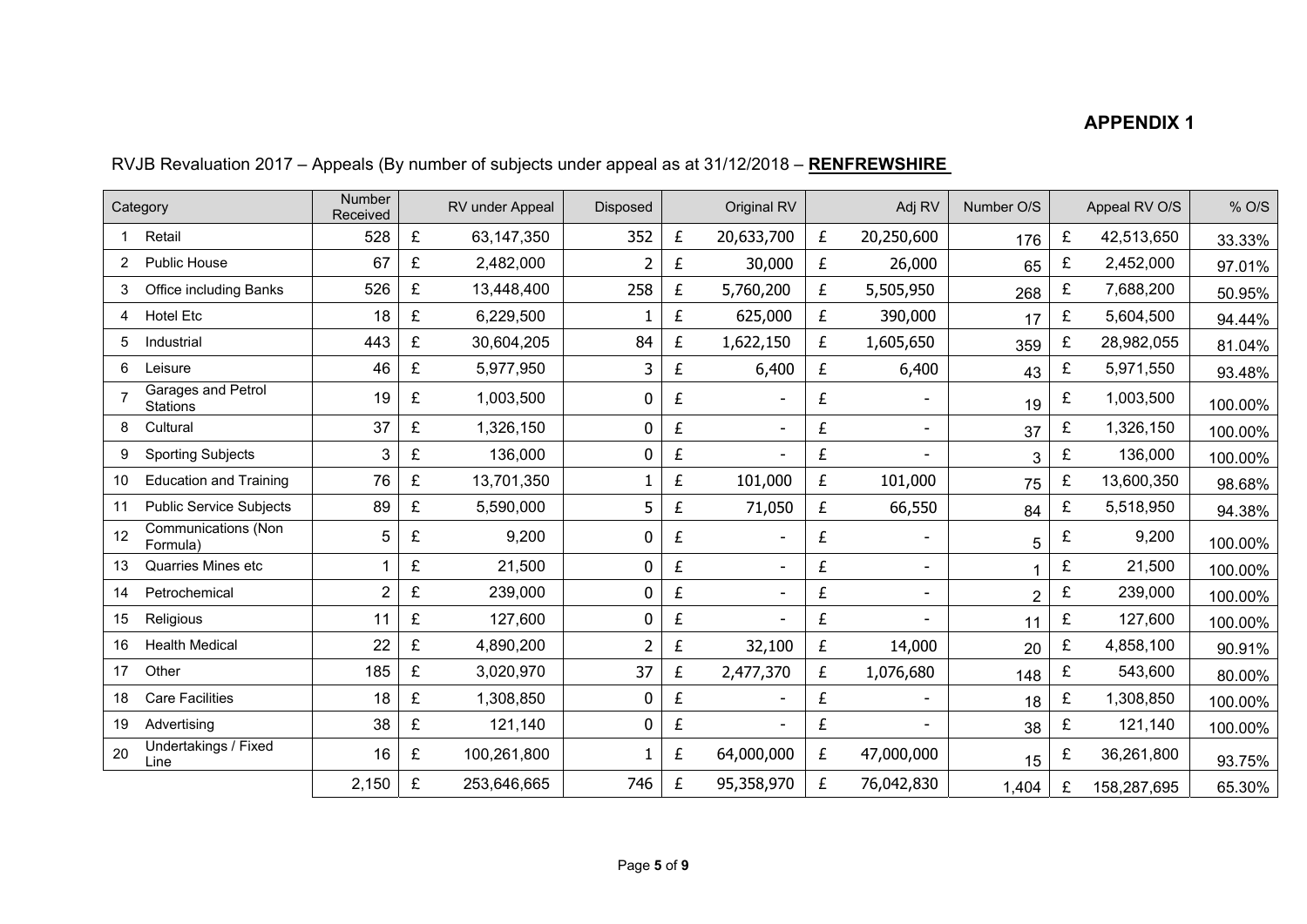|                | Category                               | Number<br>Received |   | RV under Appeal | <b>Disposed</b> |           | Original RV    |                    | Adj RV                   | Number O/S |   | Appeal RV O/S  | % O/S   |
|----------------|----------------------------------------|--------------------|---|-----------------|-----------------|-----------|----------------|--------------------|--------------------------|------------|---|----------------|---------|
|                | Retail                                 | 180                | £ | 11,304,000      | 146             | £         | 3,703,000      | £                  | 3,536,050                | 34         | £ | 7,601,000      | 18.89%  |
| $\overline{2}$ | <b>Public House</b>                    | 12                 | £ | 963,750         | 0               | £         |                | £                  | $\overline{a}$           | 12         | £ | 963,750        | 100.00% |
| 3              | Office including Banks                 | 118                | £ | 2,330,950       | 51              | £         | 1,085,000      | £                  | 898,050                  | 67         | £ | 1,245,950      | 56.78%  |
| 4              | <b>Hotel Etc</b>                       | 5                  | £ | 635,000         | $\bf{0}$        | £         |                | $\pmb{\mathit{f}}$ |                          | 5          | £ | 635,000        | 100.00% |
| 5              | Industrial                             | 85                 | £ | 1,175,105       | 3               | £         | 4,275          | £                  | 4,275                    | 82         | £ | 1,170,830      | 96.47%  |
| 6              | Leisure                                | 13                 | £ | 2,248,000       | 0               | £         |                | £                  | $\blacksquare$           | 13         | £ | 2,248,000      | 100.00% |
| $\overline{7}$ | Garages and Petrol<br><b>Stations</b>  | 8                  | £ | 205,850         | 0               | £         |                | £                  | $\overline{\phantom{a}}$ | 8          | £ | 205,850        | 100.00% |
| 8              | Cultural                               | 14                 | £ | 432,200         | 0               | £         |                | £                  | $\overline{\phantom{a}}$ | 14         | £ | 432,200        | 100.00% |
| 9              | <b>Sporting Subjects</b>               | 0                  | £ |                 | 0               | £         |                | £                  | $\blacksquare$           | 0          | £ |                | 0.00%   |
| 10             | <b>Education and Training</b>          | 31                 | £ | 6,885,000       | 0               | £         |                | £                  |                          | 31         | £ | 6,885,000      | 100.00% |
| 11             | <b>Public Service Subjects</b>         | 36                 | £ | 1,319,940       | 3               | £         | 34,100         | £                  | 34,100                   | 33         | £ | 1,285,840      | 91.67%  |
| 12             | <b>Communications (Non</b><br>Formula) |                    | £ | 100             | 0               | £         |                | £                  | $\blacksquare$           |            | £ | 100            | 100.00% |
| 13             | <b>Quarries Mines etc</b>              |                    | £ | 60,000          | 0               | £         |                | £                  | $\blacksquare$           |            | £ | 60,000         | 100.00% |
| 14             | Petrochemical                          | 0                  | £ |                 | 0               | $\pounds$ |                | £                  | $\blacksquare$           | 0          | £ | $\blacksquare$ | 0.00%   |
| 15             | Religious                              | 4                  | £ | 11,700          | 0               | £         |                | £                  | ۰                        | 4          | £ | 11,700         | 100.00% |
| 16             | <b>Health Medical</b>                  | 7                  | £ | 919,900         | 3               | £         | 50,900         | £                  | 15,000                   | 4          | £ | 869,000        | 57.14%  |
| 17             | Other                                  | 22                 | £ | 108,950         |                 | £         | 100            | £                  | 100                      | 21         | £ | 108,850        | 95.45%  |
| 18             | <b>Care Facilities</b>                 | 5                  | £ | 486,000         | 0               | £         | $\blacksquare$ | £                  | $\blacksquare$           | 5          | £ | 486,000        | 100.00% |
| 19             | Advertising                            | 13                 | £ | 55,100          | 0               | £         |                | £                  | ۰                        | 13         | £ | 55,100         | 100.00% |
| 20             | Undertakings / Fixed<br>Line           | 8                  | £ | 1,167,200       | $\mathbf 0$     | £         |                | £                  | $\overline{a}$           | 8          | £ | 1,167,200      | 100.00% |
|                |                                        | 563                | £ | 30,308,745      | 207             | £         | 4,877,375      | £                  | 4,487,575                | 356        | £ | 25,431,370     | 63.23%  |

# RVJB Revaluation 2017 – Appeals (By number of subjects under appeal as at 31/12/2018 – **EAST RENFREWSHIRE**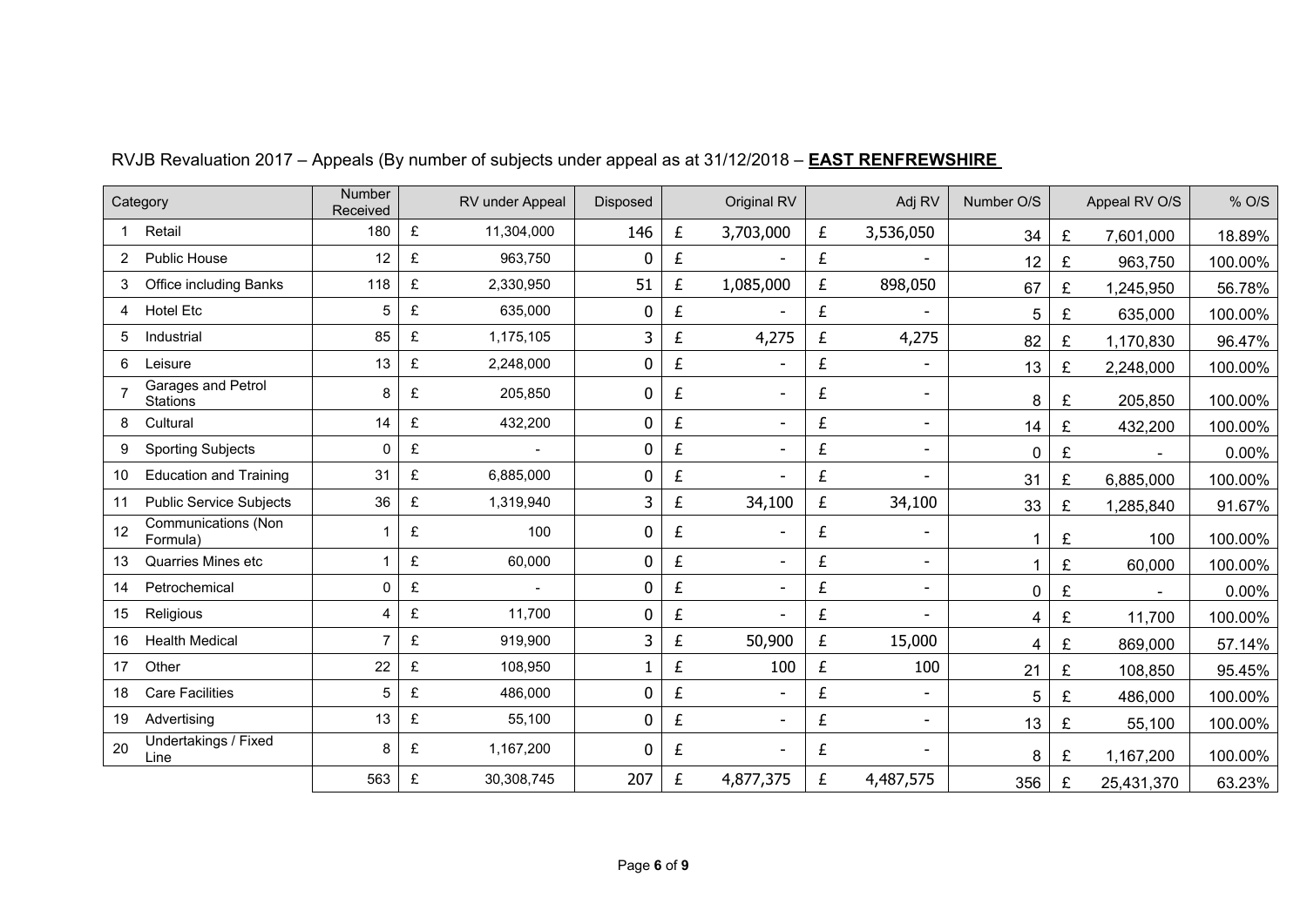|                | Category                               | <b>Number</b><br>Received |   | RV under Appeal | <b>Disposed</b> |   | Original RV    |   | Adj RV                   | Number O/S     |   | Appeal RV O/S  | % O/S   |
|----------------|----------------------------------------|---------------------------|---|-----------------|-----------------|---|----------------|---|--------------------------|----------------|---|----------------|---------|
|                | Retail                                 | 245                       | £ | 12,093,100      | 196             | £ | 2,237,600      | £ | 2,179,800                | 49             | £ | 9,855,500      | 20.00%  |
| $\overline{2}$ | Public House                           | 28                        | £ | 1,147,500       | 0               | £ | $\blacksquare$ | £ |                          | 28             | £ | 1,147,500      | 100.00% |
| 3              | Office including Banks                 | 171                       | £ | 5,767,375       | 103             | £ | 4,839,200      | £ | 4,735,000                | 68             | £ | 928,175        | 39.77%  |
| 4              | Hotel Etc                              | 2                         | £ | 171,500         | 0               | £ |                |   |                          | 2              | £ | 171,500        | 100.00% |
| 5              | Industrial                             | 153                       | £ | 3,917,550       | 21              | £ | 167,000        | £ | 135,500                  | 132            | £ | 3,750,550      | 86.27%  |
| 6              | Leisure                                | 25                        | £ | 1,812,500       |                 | £ | 15,000         | £ | 15,000                   | 24             | £ | 1,797,500      | 96.00%  |
|                | Garages and Petrol<br>Stations         | 15                        | £ | 451,300         | 5               | £ | 13,000         | £ | 13,000                   | 10             | £ | 438,300        | 66.67%  |
| 8              | Cultural                               | 16                        | £ | 519,700         |                 | £ | 7,400          | £ | 7,400                    | 15             | £ | 512,300        | 93.75%  |
| 9              | <b>Sporting Subjects</b>               | 0                         | £ |                 | 0               | £ | L,             | £ |                          | 0              | £ |                | 0.00%   |
| 10             | <b>Education and Training</b>          | 34                        | £ | 7,564,550       | 0               | £ |                | £ |                          | 34             | £ | 7,564,550      | 100.00% |
| 11             | <b>Public Service Subjects</b>         | 61                        | £ | 2,763,800       | 5               | £ | 65,500         | £ | 65,500                   | 56             | £ | 2,698,300      | 91.80%  |
| 12             | <b>Communications (Non</b><br>Formula) | 0                         | £ | $\blacksquare$  | 0               | £ |                | £ |                          | 0              | £ |                | 0.00%   |
| 13             | Quarries Mines etc                     | 0                         | £ |                 | $\mathbf 0$     | £ | $\blacksquare$ | £ | $\overline{\phantom{a}}$ | 0              | £ |                | 0.00%   |
| 14             | Petrochemical                          | 0                         | £ |                 | $\mathbf 0$     | £ | $\blacksquare$ | £ | $\overline{\phantom{a}}$ | 0              | £ | $\overline{a}$ | 0.00%   |
| 15             | Religious                              | $\overline{2}$            | £ | 57,400          | 0               | £ |                | £ |                          | $\overline{2}$ | £ | 57,400         | 100.00% |
| 16             | <b>Health Medical</b>                  | 11                        | £ | 2,886,550       | 4               | £ | 50,050         | £ | 50,050                   | $\overline{7}$ | £ | 2,836,500      | 63.64%  |
| 17             | Other                                  | 41                        | £ | 261,000         | 6               | £ | 600            | £ | 600                      | 35             | £ | 260,400        | 85.37%  |
| 18             | <b>Care Facilities</b>                 | 9                         | £ | 264,600         | 0               | £ | L,             | £ | $\overline{\phantom{a}}$ | 9              | £ | 264,600        | 100.00% |
| 19             | Advertising                            | 7                         | £ | 23,750          | 0               | £ |                | £ |                          | 7              | £ | 23,750         | 100.00% |
| 20             | Undertakings / Fixed<br>Line           | 9                         | £ | 637,200         | 0               | £ | $\blacksquare$ | £ |                          | 9              | £ | 637,200        | 100.00% |
|                |                                        | 829                       | £ | 40,339,375      | 342             | £ | 7,395,350      | £ | 7,201,850                | 487            | £ | 32,944,025     | 58.75%  |

# RVJB Revaluation 2017 – Appeals (By number of subjects under appeal as at 31/12/2018 – **INVERCLYDE**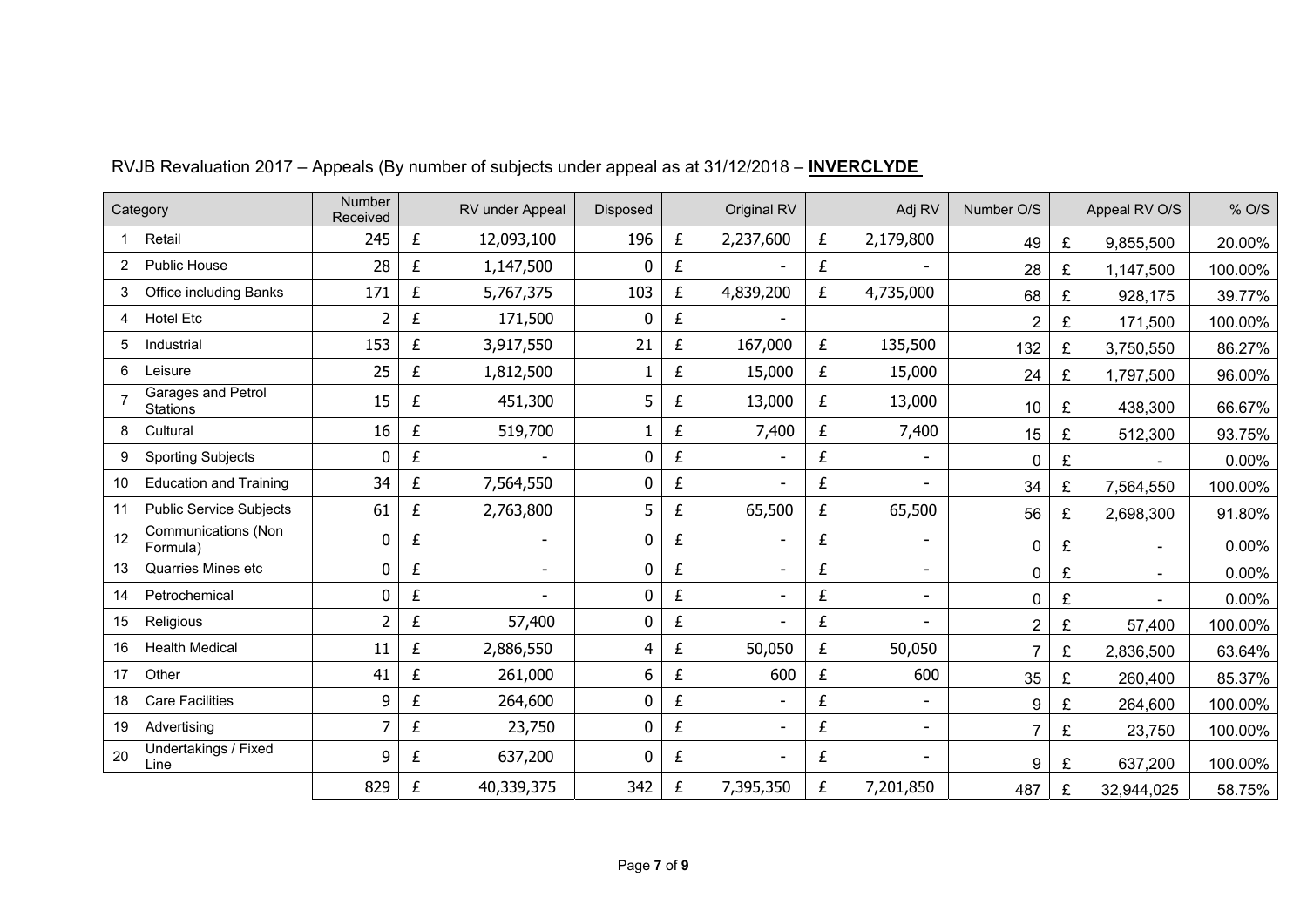| Category                                     | <b>Number</b><br>Received |   | RV under Appeal | <b>Disposed</b> |   | Original RV    |   | Adj RV         | Number O/S     |   | Appeal RV O/S | % O/S   |
|----------------------------------------------|---------------------------|---|-----------------|-----------------|---|----------------|---|----------------|----------------|---|---------------|---------|
| Retail                                       | 953                       | £ | 86,544,450      | 694             | £ | 26,574,300     | £ | 25,966,450     | 259            | £ | 59,970,150    | 27.18%  |
| <b>Public House</b>                          | 107                       | £ | 4,593,250       | $\overline{2}$  | £ | 30,000         | £ | 26,000         | 105            | £ | 4,563,250     | 98.13%  |
| Office including Banks<br>3                  | 815                       | £ | 21,546,725      | 412             | £ | 11,684,400     | £ | 11,139,000     | 403            | £ | 9,862,325     | 49.45%  |
| <b>Hotel Etc</b>                             | 25                        | £ | 7,036,000       |                 | £ | 625,000        | £ | 390,000        | 24             | £ | 6,411,000     | 96.00%  |
| 5<br>Industrial                              | 681                       | £ | 35,696,860      | 108             | £ | 1,793,425      | £ | 1,745,425      | 573            | £ | 33,903,435    | 84.14%  |
| 6<br>Leisure                                 | 84                        | £ | 10,038,450      |                 | £ | 21,400         | £ | 21,400         | 80             | £ | 10,017,050    | 95.24%  |
| Garages and Petrol<br><b>Stations</b>        | 42                        | £ | 1,660,650       | 5               | £ | 13,000         | £ | 13,000         | 37             | £ | 1,647,650     | 88.10%  |
| Cultural<br>8                                | 67                        | £ | 2,278,050       |                 | £ | 7,400          | £ | 7,400          | 66             | £ | 2,270,650     | 98.51%  |
| <b>Sporting Subjects</b><br>9                | 3                         | £ | 136,000         | 0               | £ | $\blacksquare$ | £ |                | 3              | £ | 136,000       | 100.00% |
| <b>Education and Training</b><br>10          | 141                       | £ | 28,150,900      |                 | £ | 101,000        | £ | 101,000        | 140            | £ | 28,049,900    | 99.29%  |
| <b>Public Service Subjects</b><br>11         | 186                       | £ | 9,673,740       | 13              | £ | 170,650        | £ | 166,150        | 173            | £ | 9,503,090     | 93.01%  |
| <b>Communications (Non</b><br>12<br>Formula) | 6                         | £ | 9,300           | 0               | £ | ÷              | £ |                | 6              | £ | 9,300         | 100.00% |
| <b>Quarries Mines etc</b><br>13              | 2                         | £ | 81,500          | 0               | £ | $\blacksquare$ | £ | $\blacksquare$ | $\overline{2}$ | £ | 81,500        | 100.00% |
| Petrochemical<br>14                          | 2                         | £ | 239,000         | 0               | £ | ٠              | £ |                | $\overline{2}$ | £ | 239,000       | 100.00% |
| 15<br>Religious                              | 17                        | £ | 196,700         | $\mathbf 0$     | £ | ٠              | £ |                | 17             | £ | 196,700       | 100.00% |
| <b>Health Medical</b><br>16                  | 40                        | £ | 8,696,650       | 9               | £ | 133,050        | £ | 79,050         | 31             | £ | 8,563,600     | 77.50%  |
| Other<br>17                                  | 248                       | £ | 3,390,920       | 44              | £ | 2,478,070      | £ | 1,077,380      | 204            | £ | 912,850       | 82.26%  |
| <b>Care Facilities</b><br>18                 | 32                        | £ | 2,059,450       | $\mathbf{0}$    | £ | $\blacksquare$ | £ |                | 32             | £ | 2,059,450     | 100.00% |
| Advertising<br>19                            | 58                        | £ | 199,990         | 0               | £ | ۰              | £ |                | 58             | £ | 199,990       | 100.00% |

# RVJB Revaluation 2017 – Appeals (By number of subjects under appeal as at 31/12/2018 – **TOTALS IN JOINT BOARD AREA**